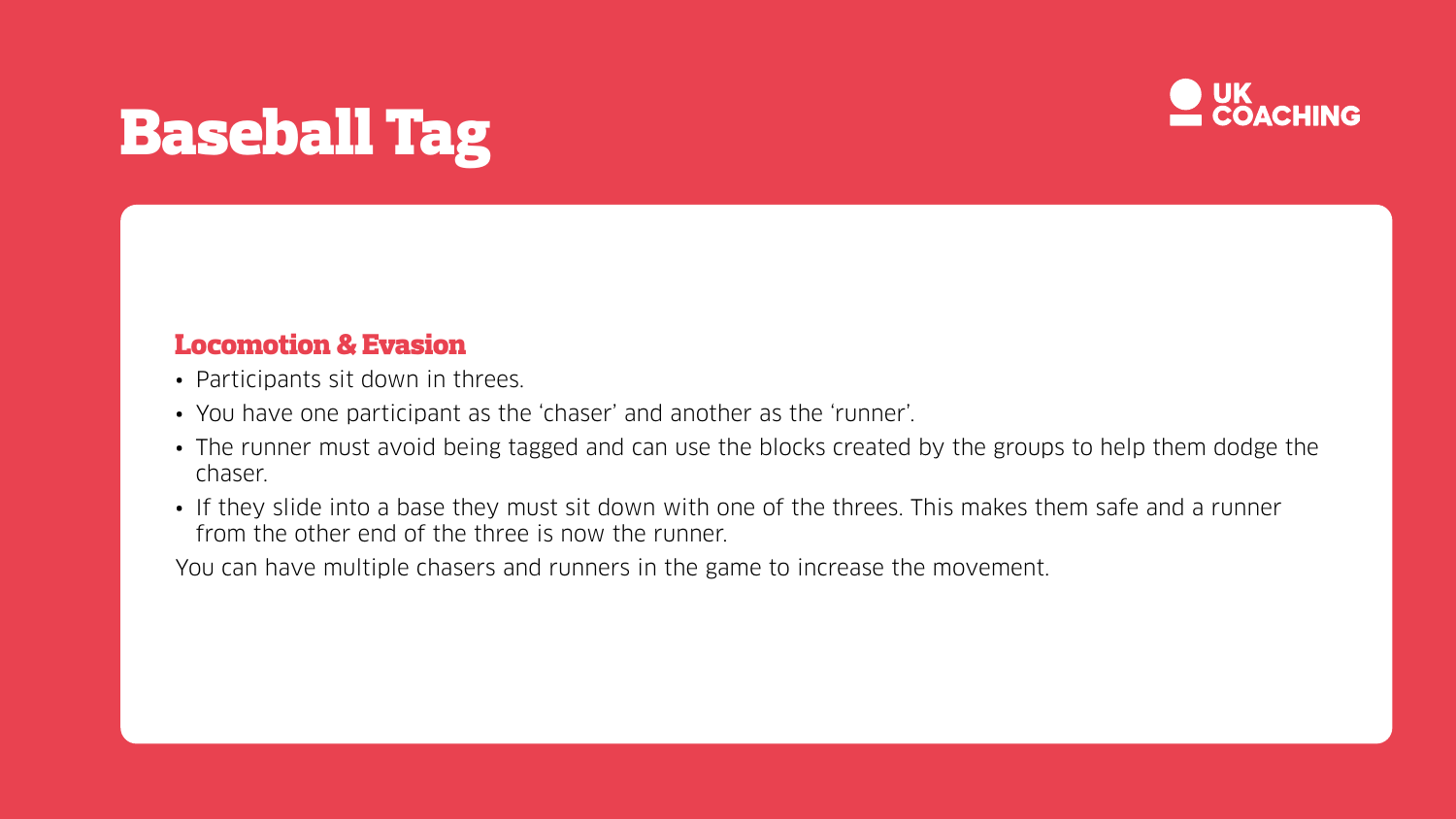# Stuck in the Mud

## Locomotion & Evasion

- The participants run around the designated area.
- Two participants are identified as the 'catchers'.
- When they tag a participant they stand with their legs apart and their arms out wide.
- Another participant can release them from the 'mud' by crawling through their legs.
- You can have multiple catchers and runners in the game to increase the movement.

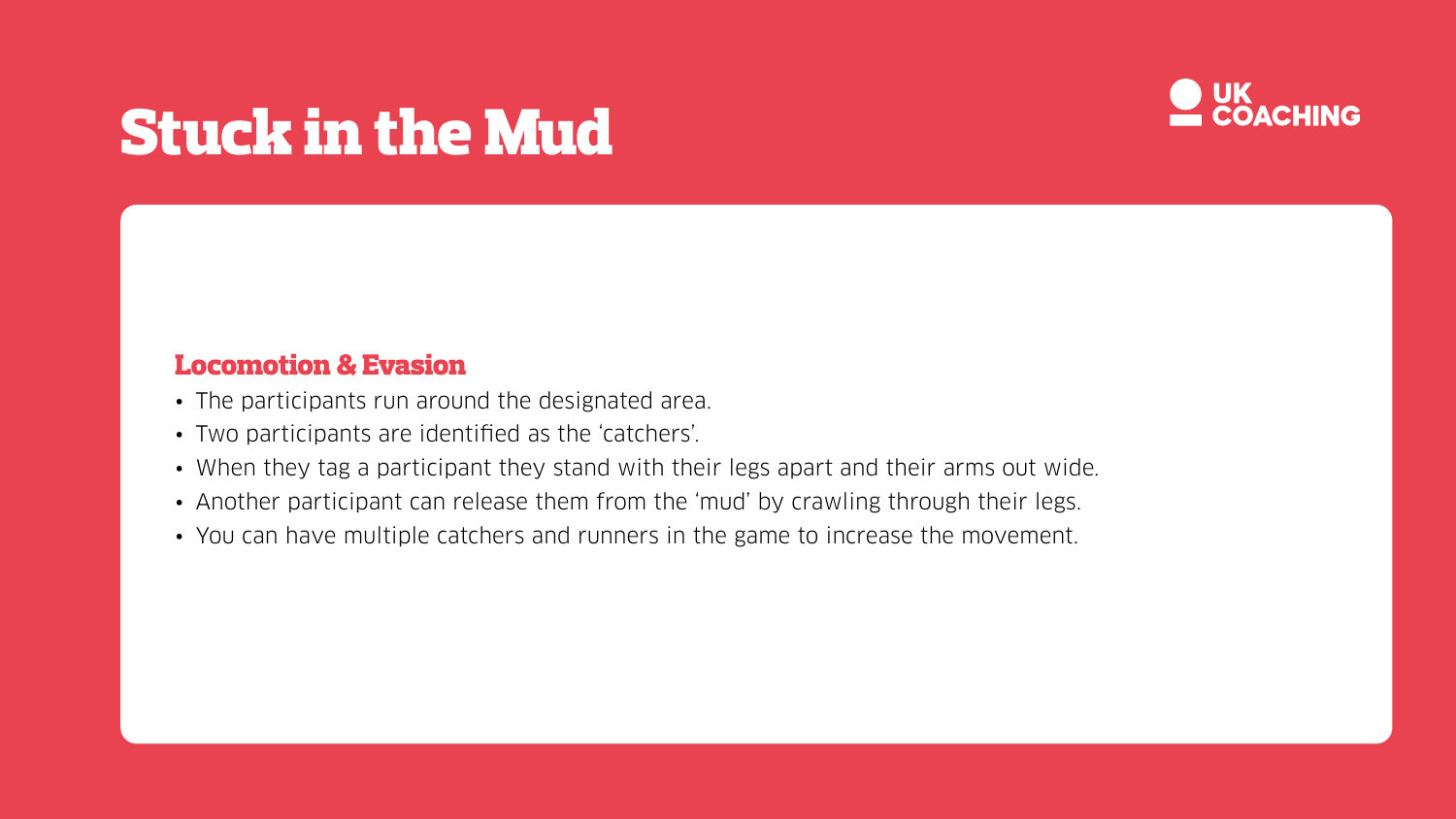# Numbers

## Locomotion & Reactions

- The participants run around the designated area.
- When the coach calls out a number, '3', the participants move towards each other into a group of that size.
- Those who are left perform a forfeit of their choice before the game continues.

## Turn it up

As the group size is called and the group come together, the coach calls another number and the group have to have this many points (hands, feet, elbows) or patches (bum) on the floor. \* Tip for the coach: when using this activity as a warm-up, the last number you call should be the group size for the next activity or game.

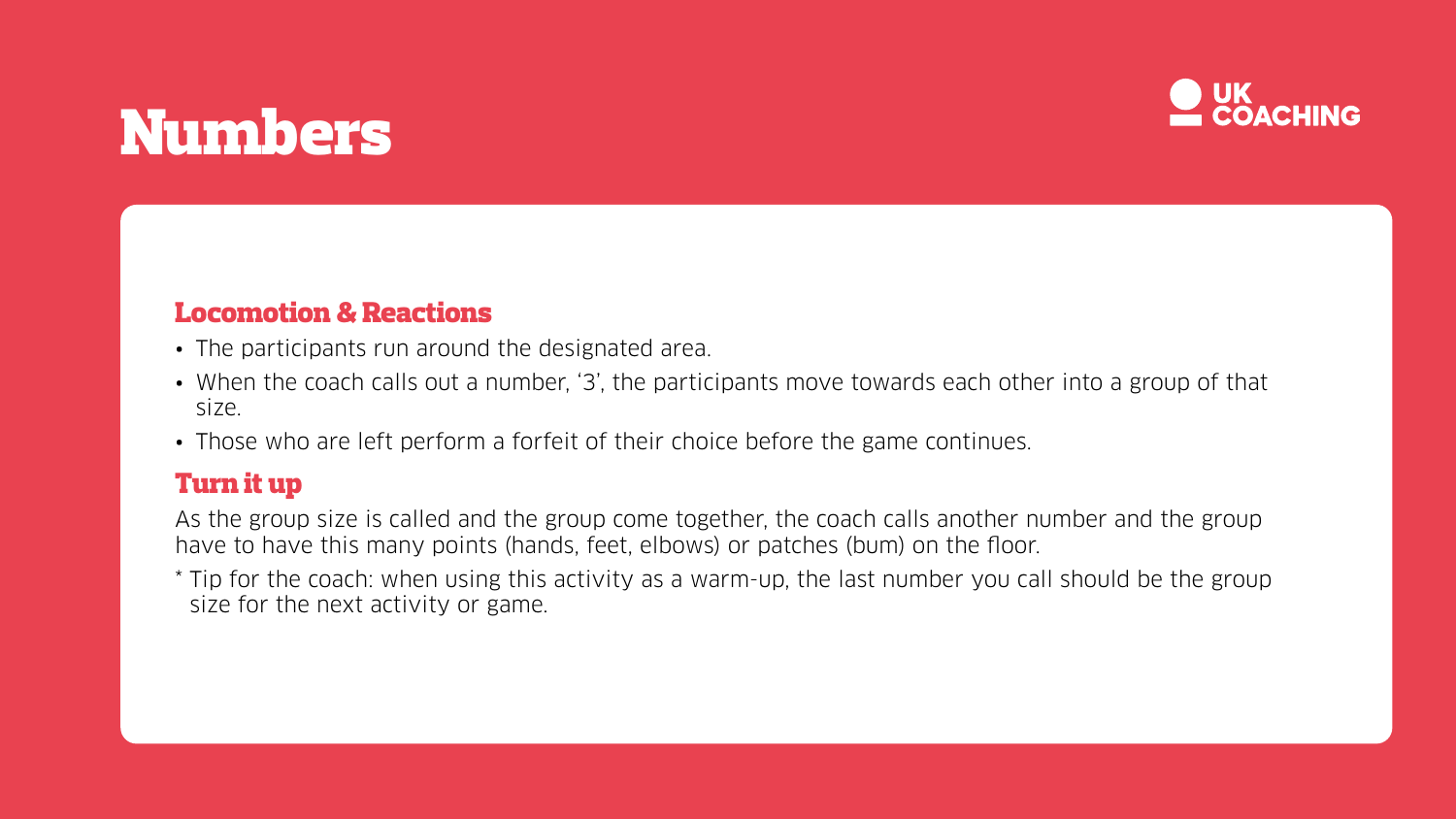# Boxtails

# Reactions, Object Control, Agility

- Participants have a 'tail' tucked into the back of their shorts. The tail must be visible so that other participants can grab it.
- The participants run around inside the playing area, collecting each other's tails by pulling them out of another participant's shorts.
- They drop the tail on the floor, then carry on and try to grab another.
- The participant that has lost their
- When a participant collects a tail, they keep the tail in their hand and collect as many as possible
- The game can be played to a time limit (say two minutes), with the
- 
- 
- 

tail picks it up and carries on (continuous).

- Participants can't grip their tail to stop it being collected. They protect their tail by using footwork, agility, reactions, turning and sprinting away.
- The game can be played to a time limit (say two minutes).

## Knockout Rules

winner the participant that has the most tails at the end.

\* This can be a great opportunity to develop tactics and cooperation, as participants team up against others (think 'Hunger Games').

## Locomotion

- 
- 
- 



• The game can be adapted using different forms of locomotion; it could be two-footed jumps, hopping, crab walks, bear crawls.

\* Tags can be made with tag belts, football socks, tea towels.